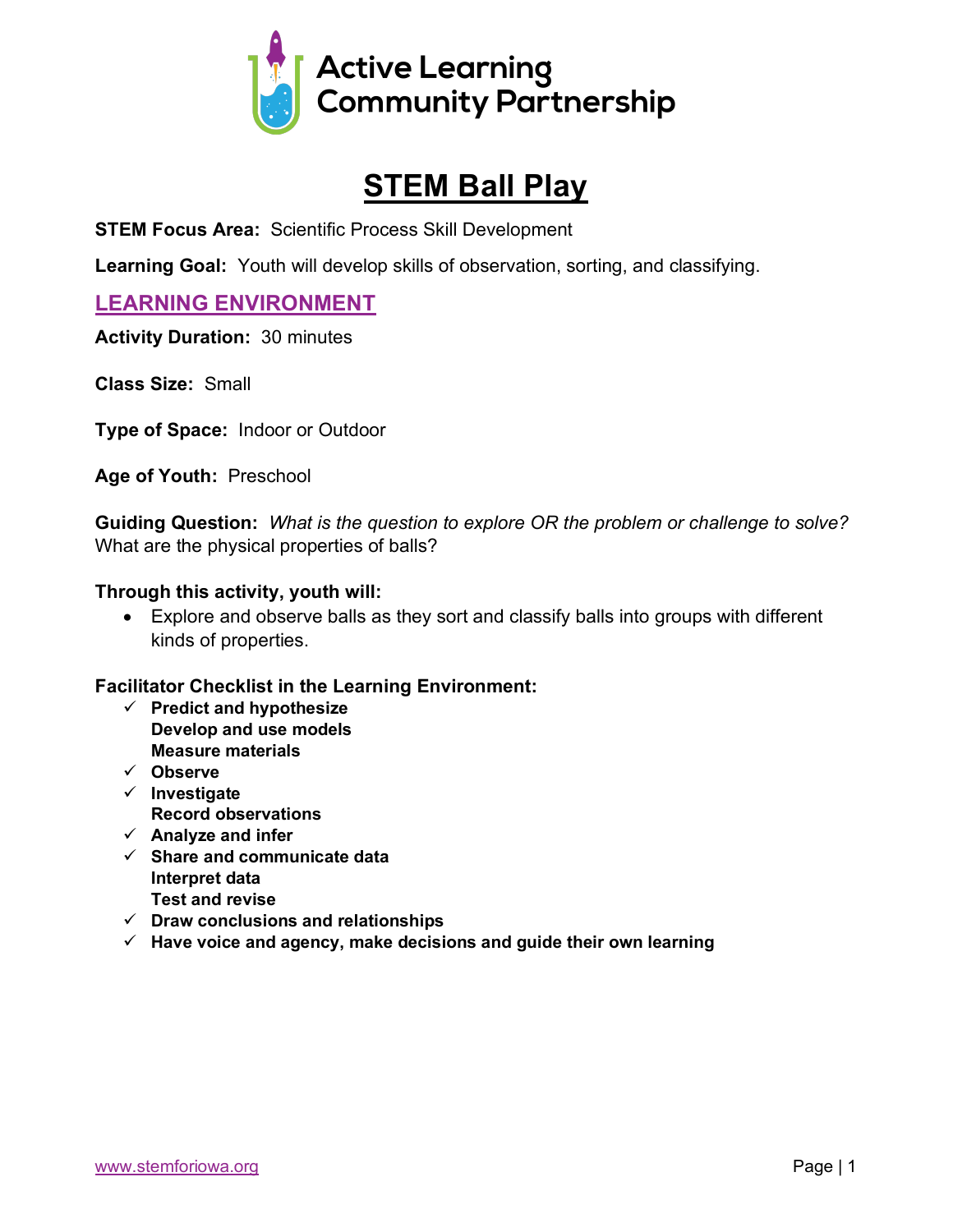# **PREPARATION**

#### **Facilitator prep:**

Gather balls of different sizes, materials, and weights to build a ball collection stored in a large, clear garbage bag so youth can get a sneak peek at the ball collection before you begin the activity. Ask families and friends to help and allow several days for youth to bring their donation to add to your ball collection! Here are some suggestions of types of balls to collect:

- Baseball
- Basketball
- Beach ball
- Bowling ball
- Football
- Golf ball
- Kick ball
- Koosh ball
- **Marble**
- Ping-pong ball
- Pool ball
- Raquet ball
- Soccer ball
- Volleyball
- Whiffle ball
- Bouncy ball
	- Wooden ball
- Playground rubber ball
- Plastic ball
- Cotton Ball
- Ball of Yarn
- Juggling Ball
- Tennis Ball
- Stress Ball

Physical science explores the energy of objects and the way they move. Because balls bounce, spin, roll in all directions, and store and transfer energy, exploring balls is a great way to learn physical science concepts and it's never too young to begin. What child can see a ball and not want to roll or bounce it? By simply rolling, throwing, or bouncing a ball youth are learning about cause and effect, developing motor control, and building eye-hand coordination. By including different types of balls in your collection for this active learning experience, youth use observation and prediction skills to investigate their properties.

**Physical properties** are **characteristics** that can be observed or measured without changing the composition of a substance. Kids Academy has a great, simple video that you could show your students to help them better understand properties of materials: https://www.youtube.com/watch?v=veUUii1U8-o

A ball is a sphere. This means that a ball looks like a circle from every angle.

**Literacy Connection:** Great preschool books to get youth excited about investigating balls! *(available on Amazon).*

- Ø The Ball Book: Footballs, Meatballs, Eyeballs & More Balls! By Joshua David Stein
- $\triangleright$  How Far Will It Bounce? My Blue Ball by DC Swain
- $\triangleright$  Pete the Cat: Play Ball! By James and Kimberly Dean
- $\triangleright$  A Ball for Daisy (Caldecott Award Winner) by Chris Raschka

#### **Materials**

• A Ball Collection with as many varieties of balls as you can find

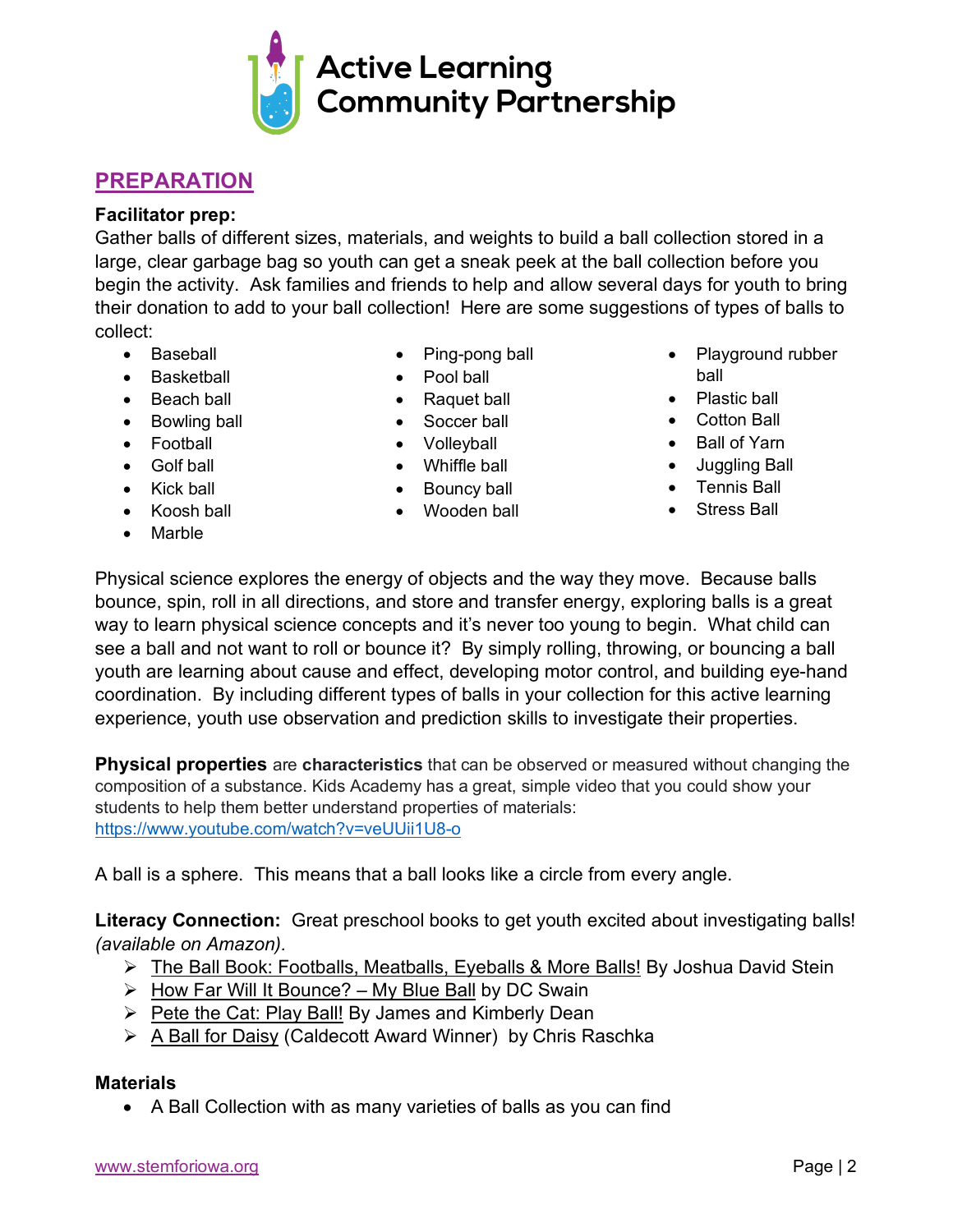

- Plastic wading pool *(to hold the balls)*
- **Room:** This activity is best done in a gym or a large mostly empty room as it needs a lot of open floor space to allow the children to sit around the plastic wading pool filled with balls. You'll also need plenty of space the youth to organize and sort the balls.

**Content:** A ball is a round or nearly-round object with observable properties like shape, color, size, weight, etc.

#### **Vocabulary:**

- Ball
- Color
- Size
- Shape (circle, round)
- Roll
- Bounce

#### **Inquiry:**

Your primary goal as facilitator is to encourage youth to talk about balls. You can prompt those discussions with questions like the following:

- What do you notice about the balls?
- How are some of the balls the same?
- How are they different?
- How could you organize these balls into groups?
- What shape are balls?
- Do all balls bounce?
- Does the size of the ball affect how high it will bounce?
- Tell me what you notice about these balls.
- How are some of these balls the same?
- How are some of these balls different from each other?
- What could we do with these balls?
- How could we organize these balls into groups?

#### **Facilitator Checklist for Preparation:**

- $\checkmark$  Organization: I practiced the activity/technology, prepared materials/extras/place to record youth ideas, completed an activity (including timings).
- $\checkmark$  Materials: Materials are appropriate for teaching the learning goals; youth will be able to use them and will think they are appealing.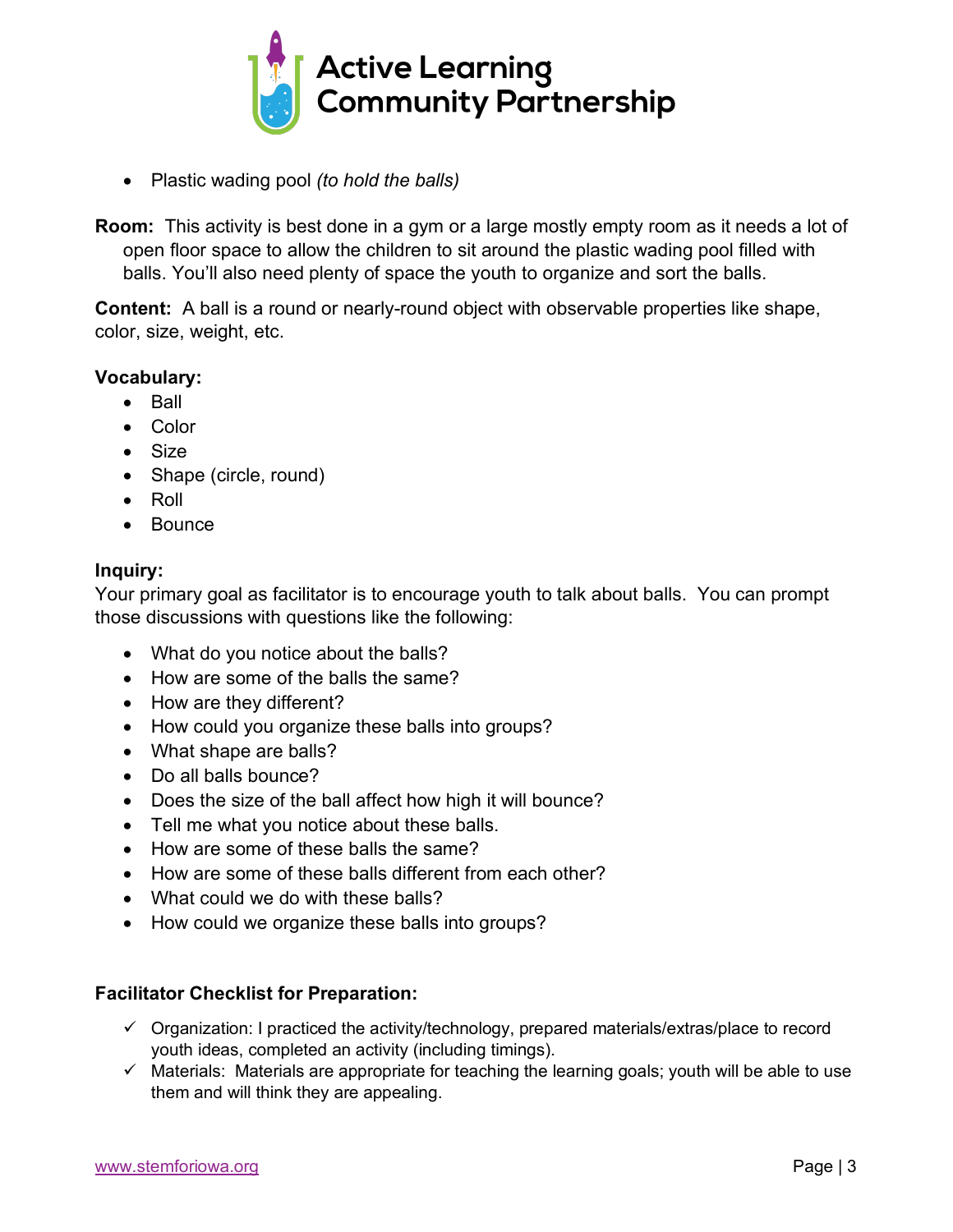

- $\checkmark$  Space Utilization: The space is set up appropriately for the activity and there will be no safety issues or distractions.
- $\checkmark$  Relevance: I have researched why the content matters to youth's everyday lives.
- $\checkmark$  Content Learning: I have become familiar with the content.
- $\checkmark$  Inquiry: I have become familiar with how authentic, age-appropriate inquiry practices look in this activity.

## **INTRODUCTION TO ACTIVITY (5 MINUTES)**

The introduction is done while youth are sitting and observing the balls (before any physical exploration of the balls begins). Start by asking youth what they already know about balls and write their comments out on chart paper or a chalk board. Youth might tell you things like this:

- *Balls are round.*
- *Balls come in lots of different sizes.*
- *Balls come in different colors.*
- *Balls bounce.*
- *Balls are made of different things.*
- *You can play with balls.*

Ask the group what they want to know about balls. Tell them that scientists begin their experiments by asking questions. "What do you all think we should try to learn about balls during our exploration of balls?"

Youth might answer with questions like these:

- *What's inside a ball?*
- *Do all balls bounce?*
- *Which balls bounce better than others?*
- *How far can I throw different kinds of balls?*
- *Which balls roll the fastest?*
- *Can I make a ball?*

Write their questions out on chart paper or a chalk board. As the youth are telling you their questions, be sure to model your own curiosity by wondering aloud. Something like…*I wonder how far this beach ball will roll.*

Reinforce youth asking their own questions with positive comments like, "*That's a good question, Jeremy. Let's write it on our chart and we'll try to figure out the answer."*

Lastly, ask youth how some of these balls might be used.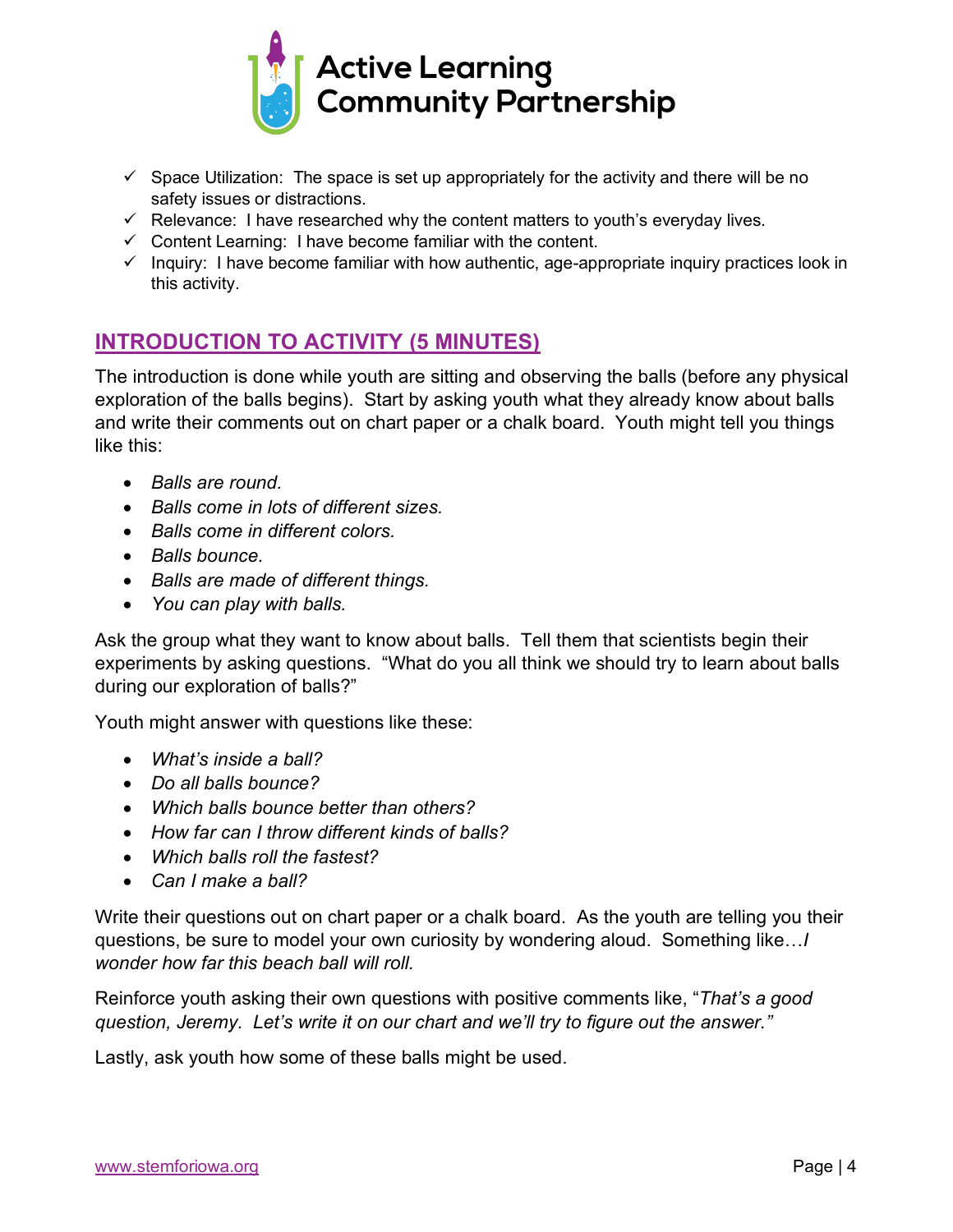

#### **Facilitator Checklist for Introduction to Activity:**

- $\checkmark$  Space Utilization: I will use the space informally avoiding the lecture hall format.
- $\checkmark$  Purposeful Activities: This intro section gets youth on track for the learning goal.
- $\checkmark$  Content Learning: If age appropriate, I will accurately present content.
- $\checkmark$  Inquiry: In this or another section of the activity, youth carry out one or more inquiry practices.
- $\checkmark$  Relationships: I will make each youth feel welcome.
- $\checkmark$  Relevance: In this or another section, I will guide the youth in a sustained discussion of how the activity relates to their everyday lives.
- $\checkmark$  Youth Voice: In this or another section, I will allow youth the opportunity to make decisions about their learning experiences.

# **ACTIVITY ENGAGEMENT (20 MINUTES)**

If it's possible to take the class outdoors to explore the balls, that allows maximum freedom for exploration, but this activity can also be done indoors in a large space like a gym. If you're going outside, you can ask each child to carry a ball outside.

Once outside, encourage youth to put all of the balls on the ground in a big pile and begin exploring the balls by touching, throwing, kicking, or however they choose to examine the ball for about 10 minutes. Ask youth to use words to describe the balls to each other as they do this open exploration of balls.

Next ask the youth to sort and categorize the balls. If you have more than six youth in your group, you may want to divide them into small groups of 3 and instruct them to choose five balls to sort. Let the youth determine what their ball categories are. They might decide to sort by size, by color, by weight, by how well they bounce, or by yet another property.

Pay close attention that each child is actively involved in the sorting and classifying process and if some youth are not involved, intercede and directly ask them what they're observing about the balls to encourage their participation in the activity.

#### **Facilitator Checklist for Activity Engagement:**

- $\checkmark$  Space Utilization: I will use the space informally avoiding the lecture hall format.
- $\checkmark$  Participation: All youth will have access to the activity.
- $\checkmark$  Purposeful Activities: This core section helps youth to move toward the learning goal.
- $\checkmark$  Engagement: This activity has youth physically engaged with their hands and their minds.
- $\checkmark$  Inquiry: In this or another section of the activity, youth carry out one or more inquiry practices.
- $\checkmark$  Reflection: If appropriate, I will ask youth questions during the core activity that will help them make sense of what they are learning.
- $\checkmark$  Relationships: I will take steps to share my enthusiasm and create a nurturing, safe learning environment.